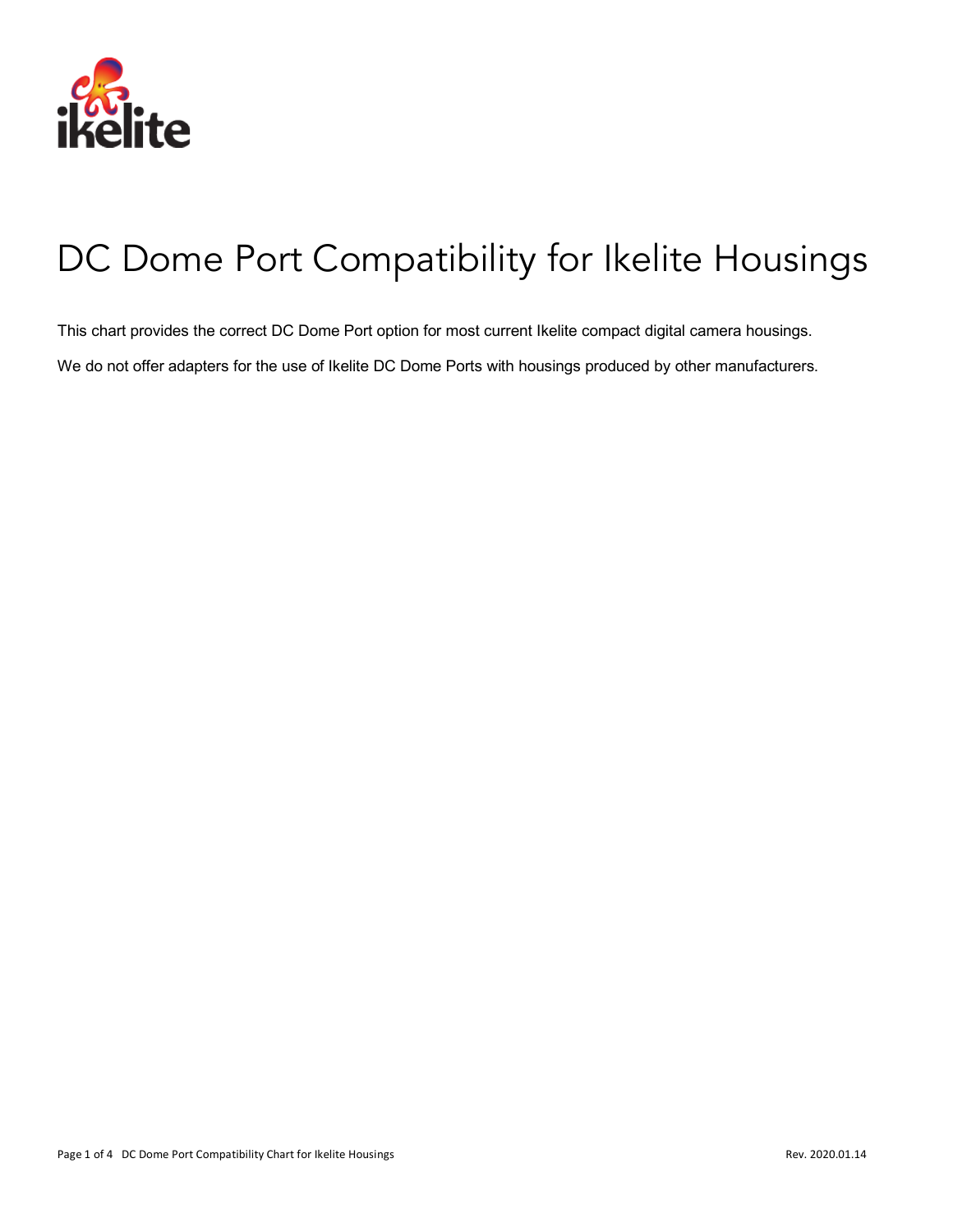#### Canon Cameras

|                                 | <b>Housing</b>     | <b>DC Dome Port</b> | <b>Anti-Reflection Ring</b>        |
|---------------------------------|--------------------|---------------------|------------------------------------|
| <b>Canon PowerShot G5 X</b>     | 6146.05            | DC2 # 6402          | Set #6407<br>$1/16" + 1/4"$        |
| <b>Canon PowerShot G5 X II</b>  | 6146.06            | DC3 # 6403          | Set #6407<br>$1/16" + 1/8" + 1/4"$ |
| <b>Canon PowerShot G7 X</b>     | 6146.07            | DC2 # 6402          | Set #6407<br>1/16"                 |
|                                 | 6245.07            | DC4 # 6404          | Not required                       |
| <b>Canon PowerShot G7 X II</b>  | 6146.08            | DC4 # 6404          | Set #6407<br>$1/16" + 1/8" + 1/4"$ |
|                                 | 6245.08            | DC4 # 6404          | Not required                       |
| <b>Canon PowerShot G7 X III</b> | 6146.09            | DC4 # 6404          | Set #6407<br>$1/16" + 1/8" + 1/4"$ |
| <b>Canon PowerShot G16</b>      | 6146.17            | DC3 # 6403          | Set #6407<br>$1/8" + 1/4"$         |
| <b>Canon PowerShot G1 X III</b> | 6146.18            | DC4 # 6404          | Not required                       |
| <b>Canon PowerShot G1 X II</b>  | 6146.01<br>6146.19 | Not compatible      |                                    |
| Canon PowerShot SX700, SX710    | 6148.70            | $DC3 \# 6403$       | Set #6407<br>$1/16" + 1/8$         |
| <b>Canon PowerShot SX720</b>    | 6148.72            | DC3 # 6403          | Set #6407<br>$1/16" + 1/4"$        |
| <b>Canon PowerShot SX730</b>    | 6148.73            | DC3 # 6403          | Set #6407<br>$1/16" + 1/8"$        |

## Olympus Cameras

|                          | <b>Housing</b> | <b>DC Dome Port</b> | <b>Anti-Reflection Ring</b> |
|--------------------------|----------------|---------------------|-----------------------------|
| <b>Olympus Stylus 1s</b> | 6139.51        | DC4 # 6404          | Set #6407<br>$1/8" + 1/4"$  |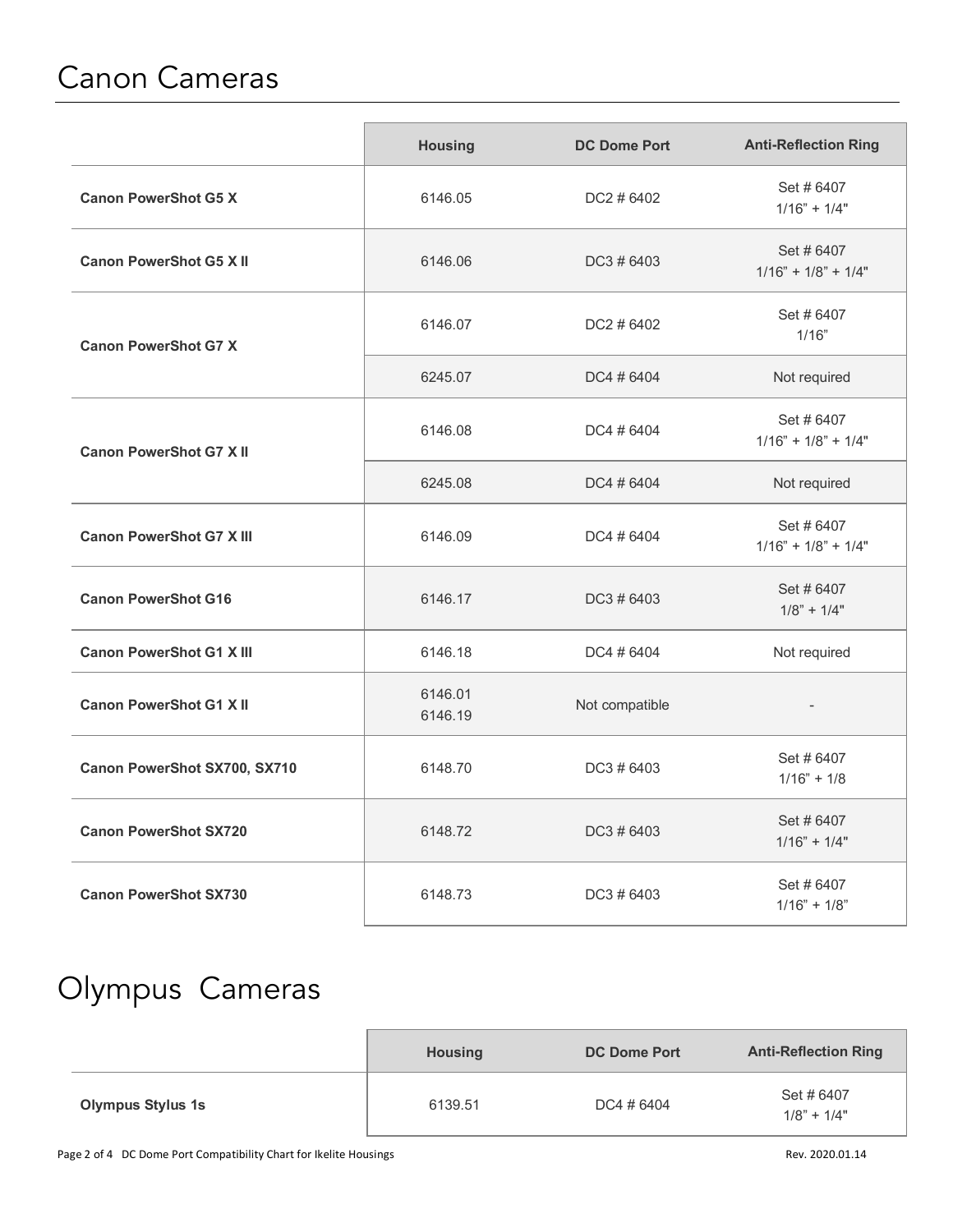|                                 | <b>Housing</b>                | <b>DC Dome Port</b> | <b>Anti-Reflection Ring</b> |
|---------------------------------|-------------------------------|---------------------|-----------------------------|
| <b>Olympus Tough TG-1, TG-2</b> | 6233.01                       | $DC1 \# 6401$       | Not required                |
| <b>Olympus Tough TG-3, TG4</b>  | 6233.03<br>6233.04<br>6233.05 | DC1#6401            | Not required                |
| <b>Olympus Tough TG-5, TG-6</b> | 6233.06<br>6233.07            | $DC1 \# 6401$       | Not required                |

### Panasonic Cameras

|                                   | <b>Housing</b> | <b>DC Dome Port</b>                  | <b>Anti-Reflection Ring</b> |
|-----------------------------------|----------------|--------------------------------------|-----------------------------|
| Panasonic Lumix ZS100, TZ100      | 6170.10        | $DC3 \# 6403$                        | Set #6407<br>$1/16" + 1/8"$ |
| Panasonic Lumix ZS200, TZ200      | 6170.12        | $DC3 \# 6403$                        | Not required                |
| Panasonic Lumix ZS50, TZ70        | 6170.12        | DC3 # 6403<br>Remove hard lens shade | Set #6407<br>$1/16" + 1/4"$ |
| Panasonic Lumix ZS70, TZ90        | 6170.12        | DC3 # 6403                           | Set #6407<br>1/8"           |
| <b>Panasonic Lumix LX10</b>       | 6171.01        | DC4 # 6404                           | Set #6407<br>$1/8" + 1/4"$  |
| Panasonic Lumix LX100 I, LX100 II | 6171.11        | $DC3 \# 6403$                        | Not required                |

### Sony Cameras

|                                                   | <b>Housing</b>     | <b>DC Dome Port</b>                     | <b>Anti-Reflection Ring</b> |
|---------------------------------------------------|--------------------|-----------------------------------------|-----------------------------|
| Sony Cyber-shot HX50, HX60                        | 6115.50            | $DC3 \# 6403$<br>Remove hard lens shade | Not required                |
| Sony Cyber-shot HX80, HX90, HX99,<br><b>WX500</b> | 6115.90            | $DC3 \# 6403$<br>Remove hard lens shade | Not required                |
| Sony Cyber-shot RX100 I                           | 6116.10<br>6116.17 | $DC2 \# 6402$                           | Not required                |